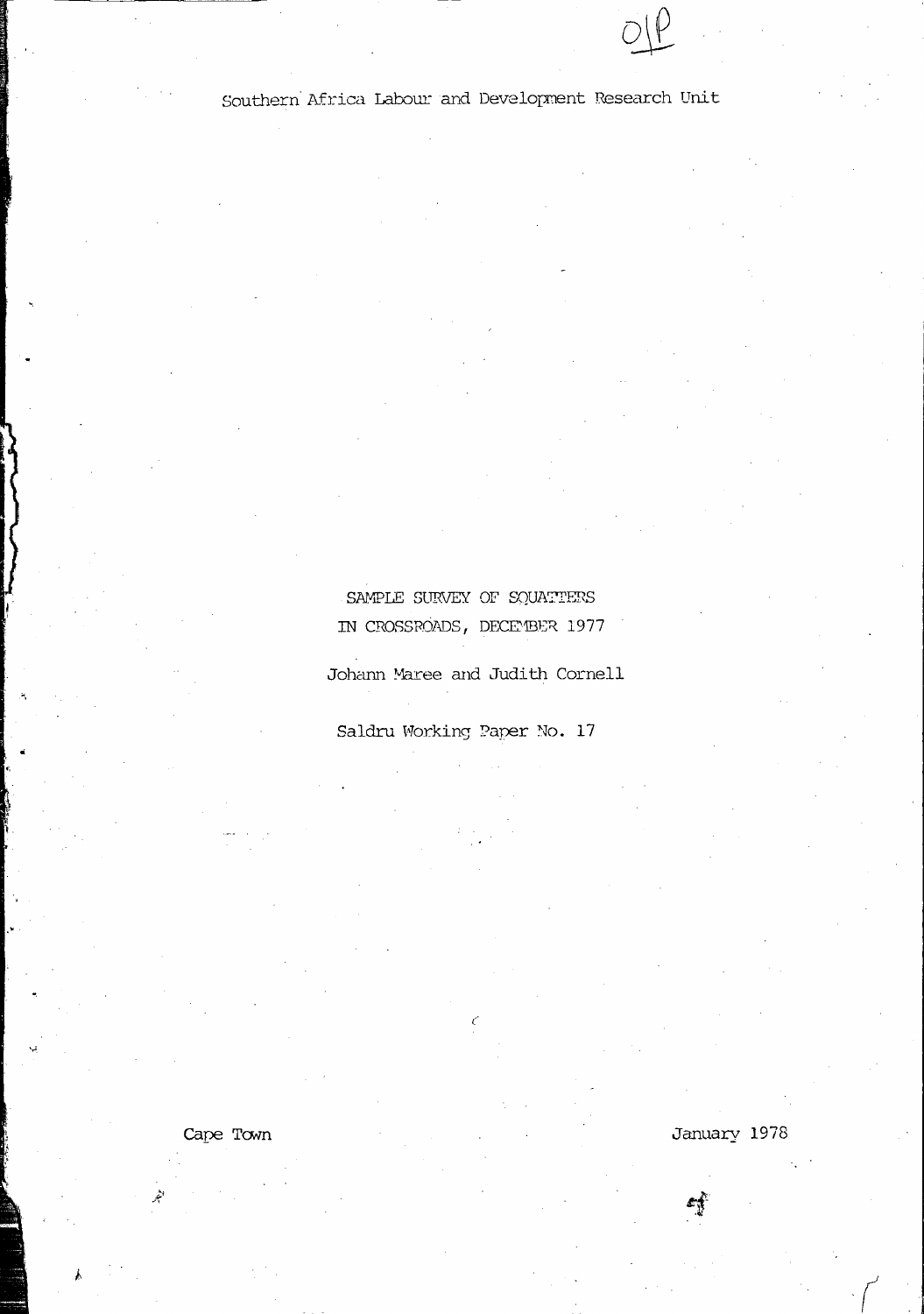### Preface

This survey was initiated by the Concerned Citizens' Action Committee and owes an enormous amount to Len Papenfus and Jacqui Malcolm for its Particularly Len played a great part in cosuccessful completion. ordinating activities and ensuring that the survey kept its momentum.

At the same time the survey was also a community effort and we are indebted to many people. Without being able to mention all the names, we want to express our gratitude to Peter Cloete who was principally involved in drawing up and printing the questionnaire (in his personal capacity), many women from the Black Sash who helped to supervise the interviewing and to code the completed questionnaires. In particular Barbara Baines and Faith Plaut put in many hard hours. We also wish to thank Sister Benigna for her most helpful and caring role. Last, but by no means least, we owe our gratitude to the many women and men of Cross Roads who, in high spirits and with much humour, conducted Their example was an inspiration to the rest of us. the interviews.

Johann Maree and Judith Cornell.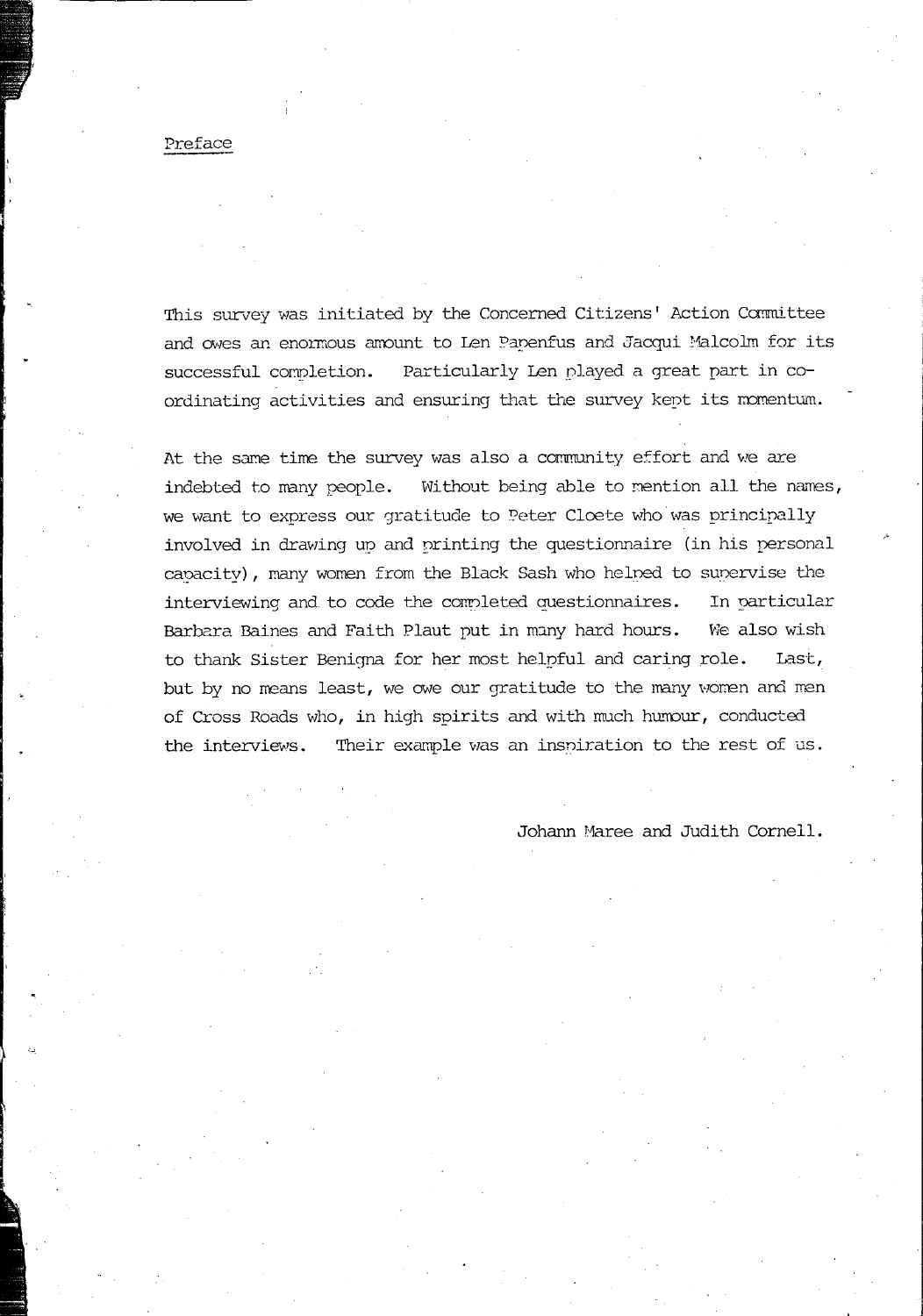# List. of Tables

| Table No.    |                                                                                                        | Page       |
|--------------|--------------------------------------------------------------------------------------------------------|------------|
| $\mathbf{I}$ | Analysis of Residents of Houses                                                                        | 9          |
| 2            | Legal Status of Residents                                                                              | 9          |
| 3            | Employment Situation                                                                                   | 10         |
| 4            | Average Weekly Income of Residents                                                                     | 11         |
| 5            | Employment and Income of Families                                                                      | 11         |
| 6            | Prior Residential Area in Cape Town Region<br>of Families with Husbands and Spouses Living<br>Together | 12         |
| 7            | Prior Residential Area in Cape Town Region<br>with Husbands and Spouses not Living Together            | 13         |
| 8            | Prior Residential Area of Heads of Household<br>with Spouses Living Outside Cape Town Region           | 13         |
| 9            | Prior Residential Area of All Heads of Households<br>and Spouses                                       | 13         |
| 10           | Former Residences of Heads of Households in Cape<br>Town Region                                        | 14         |
| 11           | Former Residences of Spouses in Cape Town Region                                                       | 15         |
| 12           | Average Period of Residence in Cape Town Region                                                        | 16         |
| 13           | Distribution of Period of Residence in Cape<br>Town Region                                             | $\cdot$ 16 |
| 14           | Residential Area of Heads of Household Before.<br>Coming to Cape Town Region                           | 17         |
| 15           | Residential Area of Spouses Before Coming to<br>Cape Town Region                                       | 17         |
| 16           | Demolitions                                                                                            | 18         |
| 17           | Intended Move in Case of Demolition                                                                    | 18         |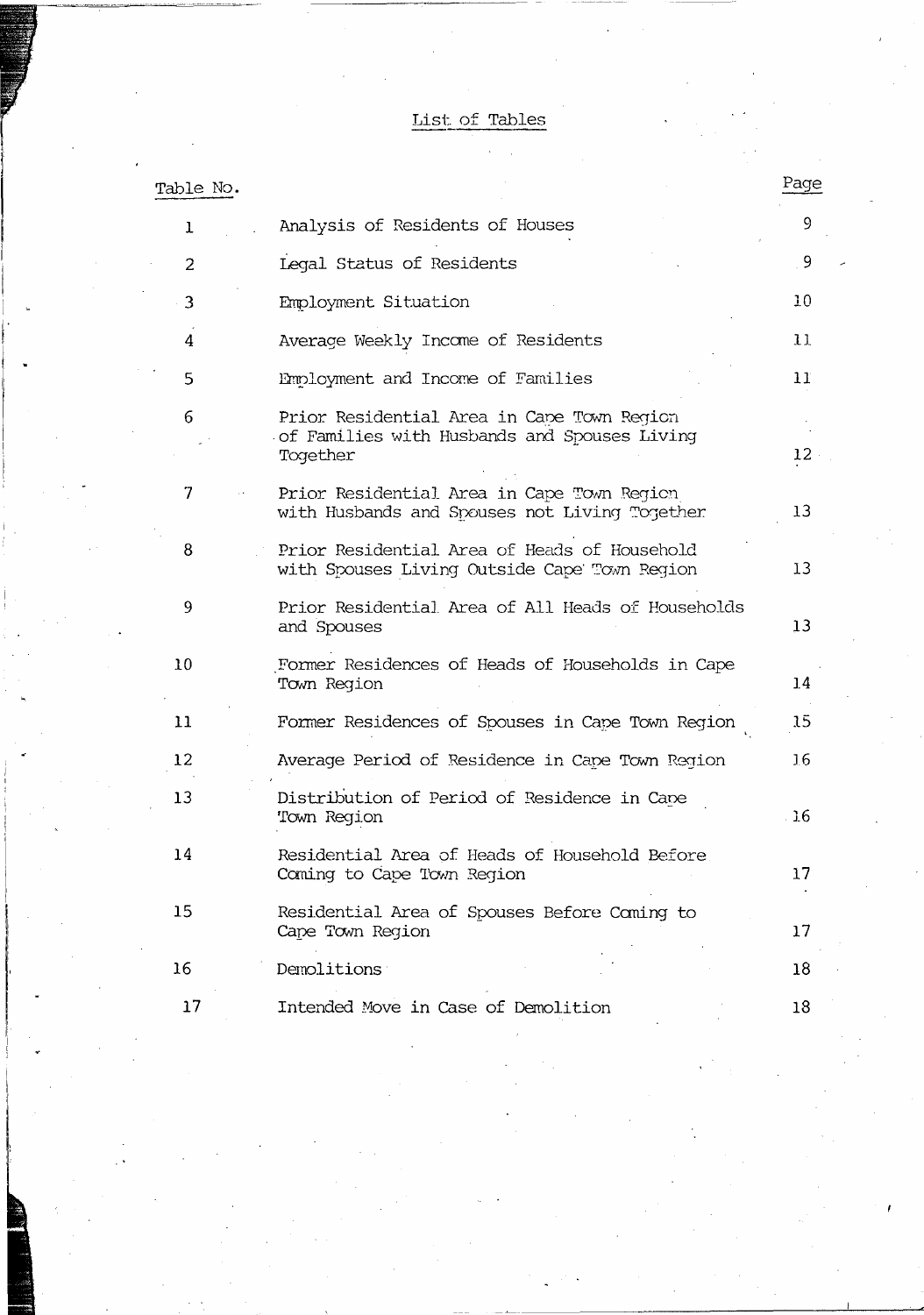# REPOrT

1.

### Introduction

The survey was carried out from 4 to 11 December, 1977 and was drawn from a random sample of 288 houses with a total of 1 785 residents comprising about  $8,5-10$ % of the Cross Roads population. The results are therefore likely to be representative of Cross Roads as a whole. The interviews were mostly done by residents living in the community who had been trained before the interviewing took place. Each questionnaire was checked upon being returned to ensure that it was filled in correctly. Naturally, many errors escaned the notice of checkers and were only picked up when the information was coded. Only information that was considered reliable was accented for coding and analysis. In spite of that a survey of this nature is bound to contain errors and omissions.

Information drawn from the questionnaire is contained in Tables 1 to 17. The contents of these Tables are discussed below under the following major headings: analysis of residents of houses (Table 1), legal status of residents (Table 2), employment and income situation (Tables 3-5), former residences and length of stay in Cape Town Region of Cross Roads inhabitants (Tables  $6-13$ ), residential areas before coming to Cape Town Region (Tables  $14-15$ ), and past demolition experiences and intentions in case of future demolition (Tables 16-17).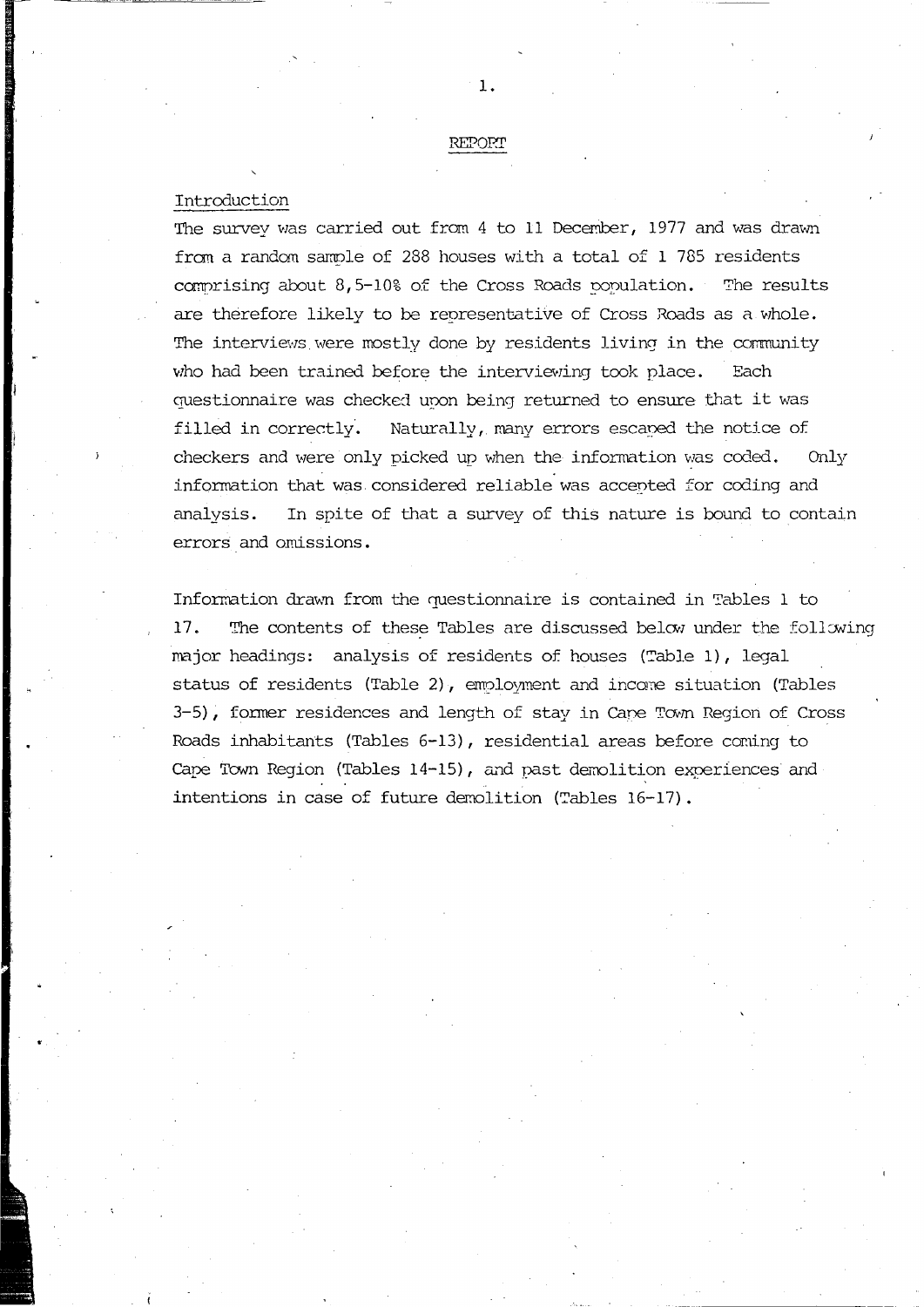## Analysis of Residents of Houses (Table 1).

The average number of residents per house is 6,2 of which 3,2 are adults and 3,0 are children. Seventy seven per cent of the houses have 1 family living in them and 22% have 2 families There are extremely few single boarders. Although 100% of the families in the sample were exclusively African, the residents maintain that there are some mixed (African and "Coloured") families living in Cross Roads. The average size of the families actually living in Cross Roads is less than 5, smaller than is usually assumed.

### Legal Status of Residents (Table 2).

Fifty per cent of the heads of household (HH) qualify to be legally A particular noteworthy fact is that 22,1% of all heads in the area. of households (or 44% of HH qualifying to be in the area) have Section 10(i) (b) rights which means that they have most likely been in the Cape Town region for at least 19 years. This is because qualification under Section  $10(i)$  (b) requires that a person had to work 10 years continuously for the same employer or reside in the area for 15 years continuously before  $1968<sup>1</sup>$ . Such men are not allowed to have their wives living with them unless their wives qualify in their own right to be in the area and there is suitable accommodation available. Given the housing shortage for Africans it is therefore understandable why men qualifying under Section 10(i) (b) take to squatting.

The remaining half of the heads of household are in the area without permission or they did not specify their legal status. Usually, when people were unwilling to specify their legal status or were vaque about it, it was because they did not qualify to be in the area.

Only 9,3% of the spouses definitely qualified to be in the area. Thus the overwhelming proportion or 90,7% were either in the area without permission or did not clarify their legal status.

A large proportion, 21,8% of children above the age of 16 years were born This partly reflects the fact that many of the spouses, in the area. 17,9%, have been in the Cape Town Region for more than 16 years (Table 13).

<sup>1.</sup> For details of this legislation and how it affects Africans, see Black Sash (1971), pp.3-12.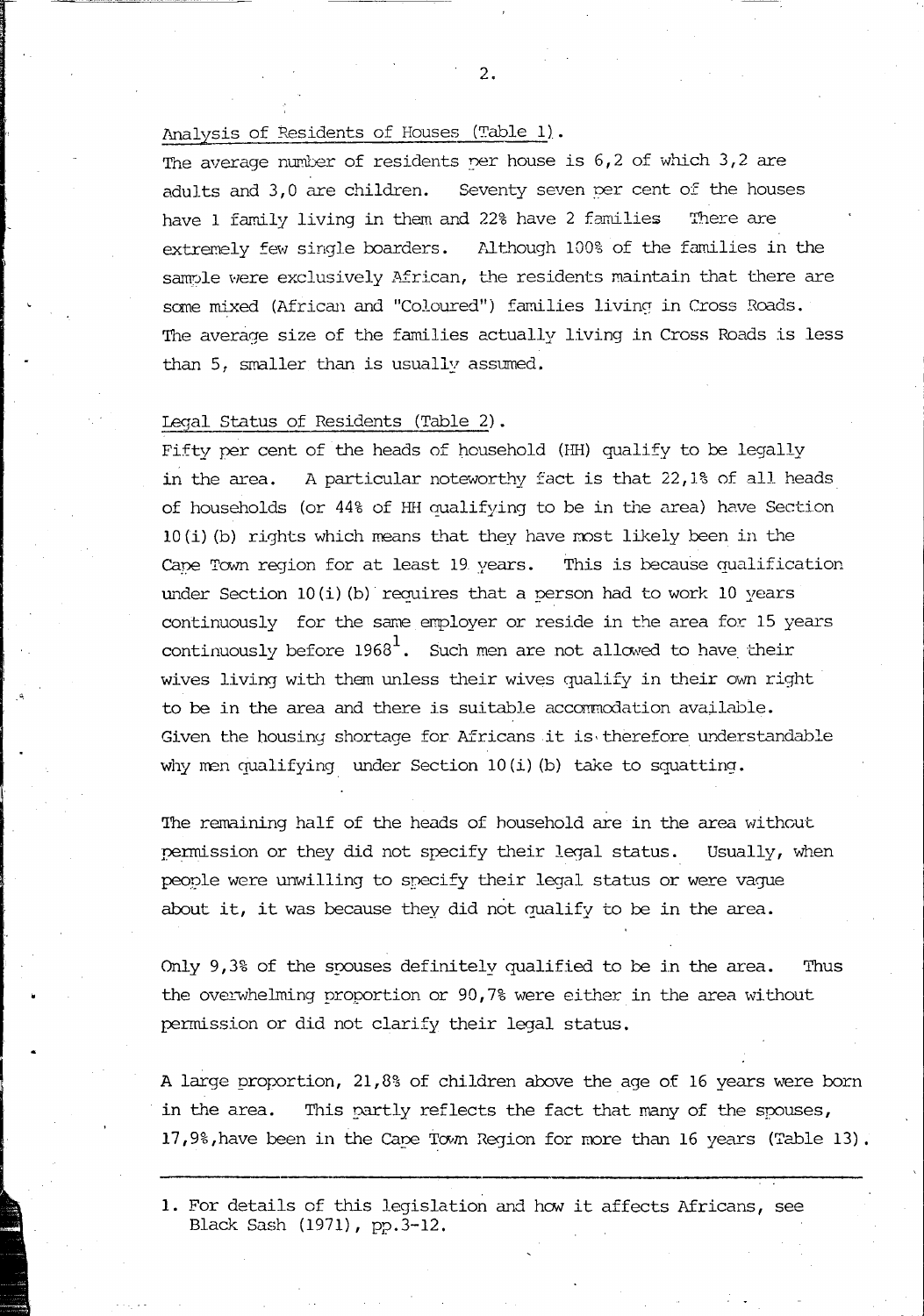It is possible that some of the children born in Cape Town have not managed to acquire borner status because they might, for instance, have been raised by a relative in Transkei or gone to school there.

The interviewers did not demand to see the reference books of persons interviewed in order not to lose their confidence. Nonetheless the interviewers were carefully instructed not to classify people as borners or  $10(i)$  (b)'s until they had assured themselves that it could reasonably be true by asking numerous clarifying questions. The results obtained show it is unlikely that they are biased in favour of those qualifying to be in the area.

### Employment and Income Situation (Tables  $3 - 5$ ).

As an innovation to usual employment figures, these Tables include employment in the informal sector and the income derived from such The informal sector includes a variety of self-employment employment. activities in Cross Roads itself. These activities include domestic production of foodstuffs and clothing items, self-run shops selling essential requirements such as vegetables and fuel to the community and the provision of services such as car repairing.<sup>2</sup>

Eighty one per cent of the heads of household in the labour force are employed in the formal (wage) sector, 11,2% in the informal sector and 1,8% in one or other sector or both. Thus only 6% of the heads of Note that if the informal sector had been household are unemployed. omitted the unemployment rate would have appeared to be 17,2%.

The importance of including the informal sector becomes more apparent when considering incomes. Heads of household employed in the informal sector earn R28,3 per week on average whereas those employed in the formal sector earn R24,3 per week.

Spouses appear to earn much lower incomes. They receive R9,5 per week. The average weekly income of all adults in the sample for whom figures were available is R21.3.

 $2.$ At the time of writing Kim Weichel and Leonard Smith of the Urban Problems Research Unit (UPRU) of the University of Cape Town are completing a comprehensive study of the Cross Roads community which includes an examination of the informal sector.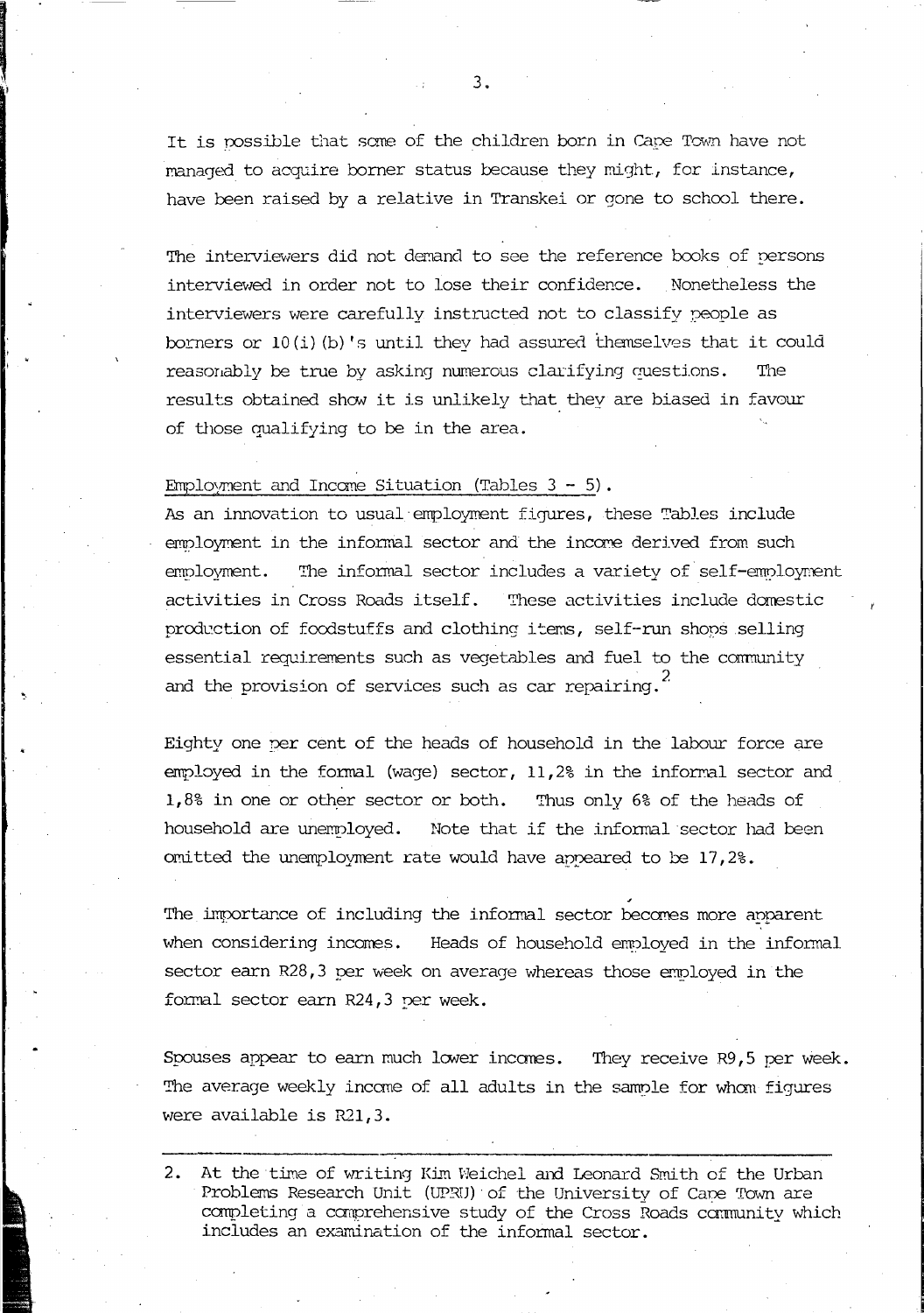Figures were only available for 408 or 44% of adults in the sample. Incane figures of many families and boarders were emitted. 'Ihis could either be because they were receiving no income at all (which seems unlikely) or they were unwilling to divulge their earnings. The results may therefore be biased, but it is difficult to say which way they are biased without knowing how many income figures are missing and what the missing figures are. The total weekly income of a family with 1,2 breadwinners on average is R24,1.

Former Residences and Length of Stay in Cape ":.. Region ("ables 6-13). Tables 6 to 9 indicate the places where the heads of households and spouses were living imnediately before moving to Cross Roads.

Table 9 indicates that only 2% of heads of households and 17% of spouses had come to Cross Roads directly from outside the Cape Town Region which is defined as the magisterial districts of Bellville, Cane, Simonstown and Wynberg. Fifty four per cent of the heads of household and 39% of the snouses moved from the African townships while almost a third of both the heads of households (30%) and spouses (31%) had been squatting elsewhere prior to moving into Cross Roads.

Table 8 indicates that 70% of the 50 heads of household whose wives did came to Cross Roads from outside the Cane Town Region had been living in the African townships before. Table 7 shows an interesting result: in the case of families where the head of household and spouse had both been living in the Region before, but were separated,, only 14% of the heads of households as opposed to 47% of the spouses were living in squatter areas.

Table 6 indicates that 86% of the families that had been living together in the African townships came from Nyanga and Guguletu. Of those who were living in squatter areas before moving to Cross Roads, 30% lived in Brown's Camp, 13% each in Elsie's River and Philipopi, 12% in Steenberg and 9% in Vrygrond. These results form an interesting contrast with the Unibell squatters.. Of those fanilies living together in townships before, 56% had moved from Langa to Unibell. In the case where families were squatting together, 28% of the families had come from Werkgenot to Unibell and 18% from Kraaifontein.<sup>3</sup> These comoarisons suggest that the proximity of neighbouring residential areas

~,

4.

1-------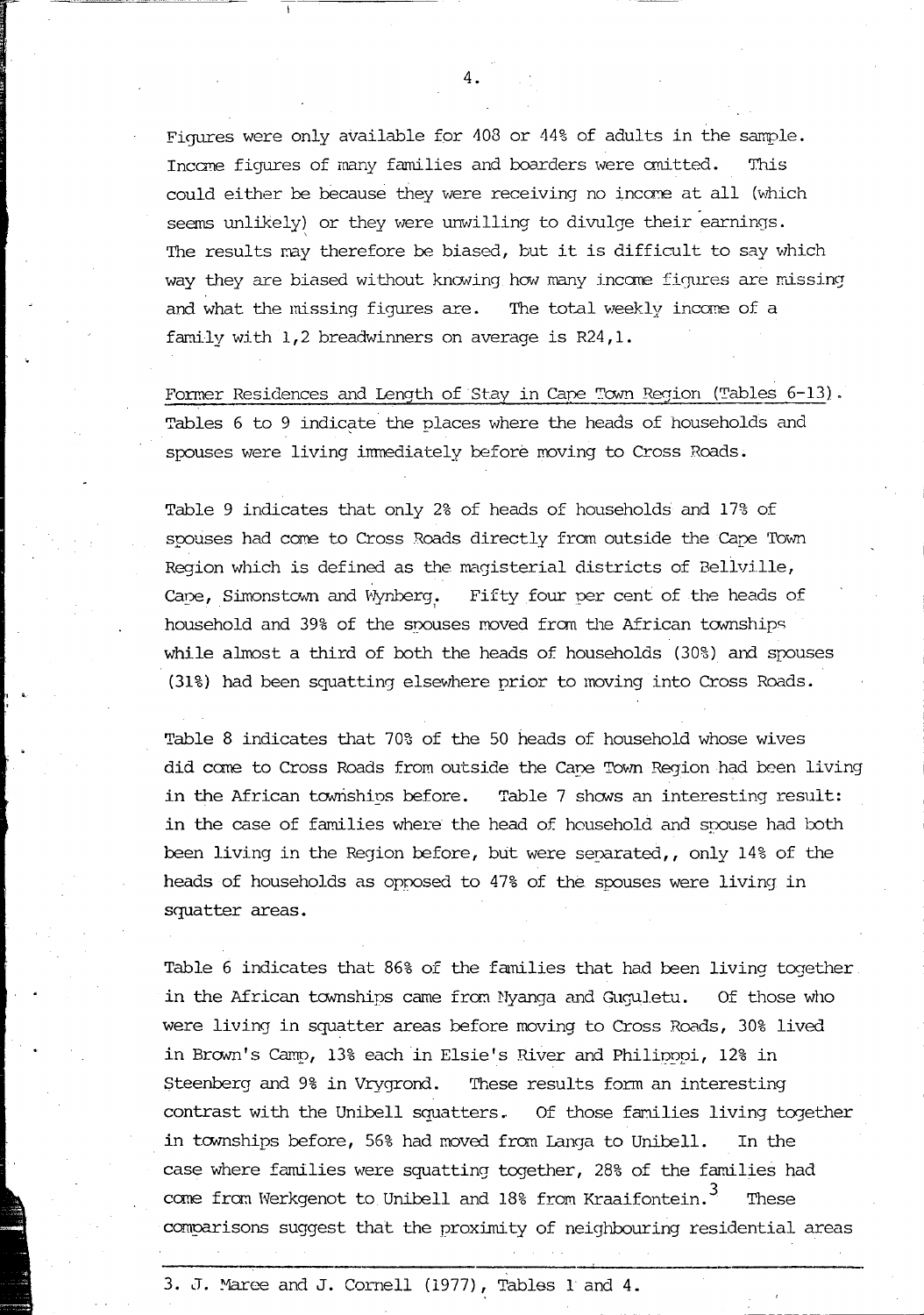play a great part in determining where families decide to live. The closer the area is, the greater the proportion of squatters who came from that area. Werkgenot and Brown's Camp provide the most extreme examples. No former Werkgenot squatters were found in Cross Roads whereas no former Brown's Camp squatters were found in Unibell. Yet the largest proportion of squatters in Cross Roads comes from Brown's Camp and the largest provortion in Unibell comes from Werkgenot. The reason is clear: Werkgenot is very close to Unibell and Brown's Camp iswery close to Cross Roads.

Tables 10 and 11 provide an historical analysis of all the areas in which the heads of household and spouses had lived in before moving to Cross Roads. Table 10.a shows that 65% of heads of households who had lived in squatter areas before, had lived in one squatter area, 27% in two, 6% in three and 2% in four squatter areas before moving to Cross Roads. The average length of time that had been spent in other squatter areas is 6,4 years.

Table 10.d pulls together all the information on former accommodation of heads of households in the Cape Town region. It shows that 31% of the 325 heads of household had lived in one residential area, 28% in two, 27% in three and the remaining 14% in four to six previous areas before moving to Cross Roads. As the number of previous residences increases so does the average length of time stayed in the Cape Town Region from 10,6 years for one previous residence to 25,9 years for six former residences. The average length of time in the Region spent by heads of households before moving to Cross Roads is 15,8 years. Fifty seven per cent of that time was spent in African townships and 18,1% in other squatter areas.

Table 11.d shows that 46% of the 203 spouses for whom information was available had lived in one other residential area, 26% in two, 20% in three, and the remaining 7% in four to six residential areas before moving to Cross Roads. The average length of time spent in the Cape Town Region increases from 6,0 years for those spouses who had lived in one residence before to  $20,8$  years for those who had previously lived in six different areas. The average length of time spent by the spouses before moving to Cross Roads is 9,3 years of which 56,2% was spent in the African townships, 21,1% in squatter areas and 18,5% in other residential areas.

 $5.$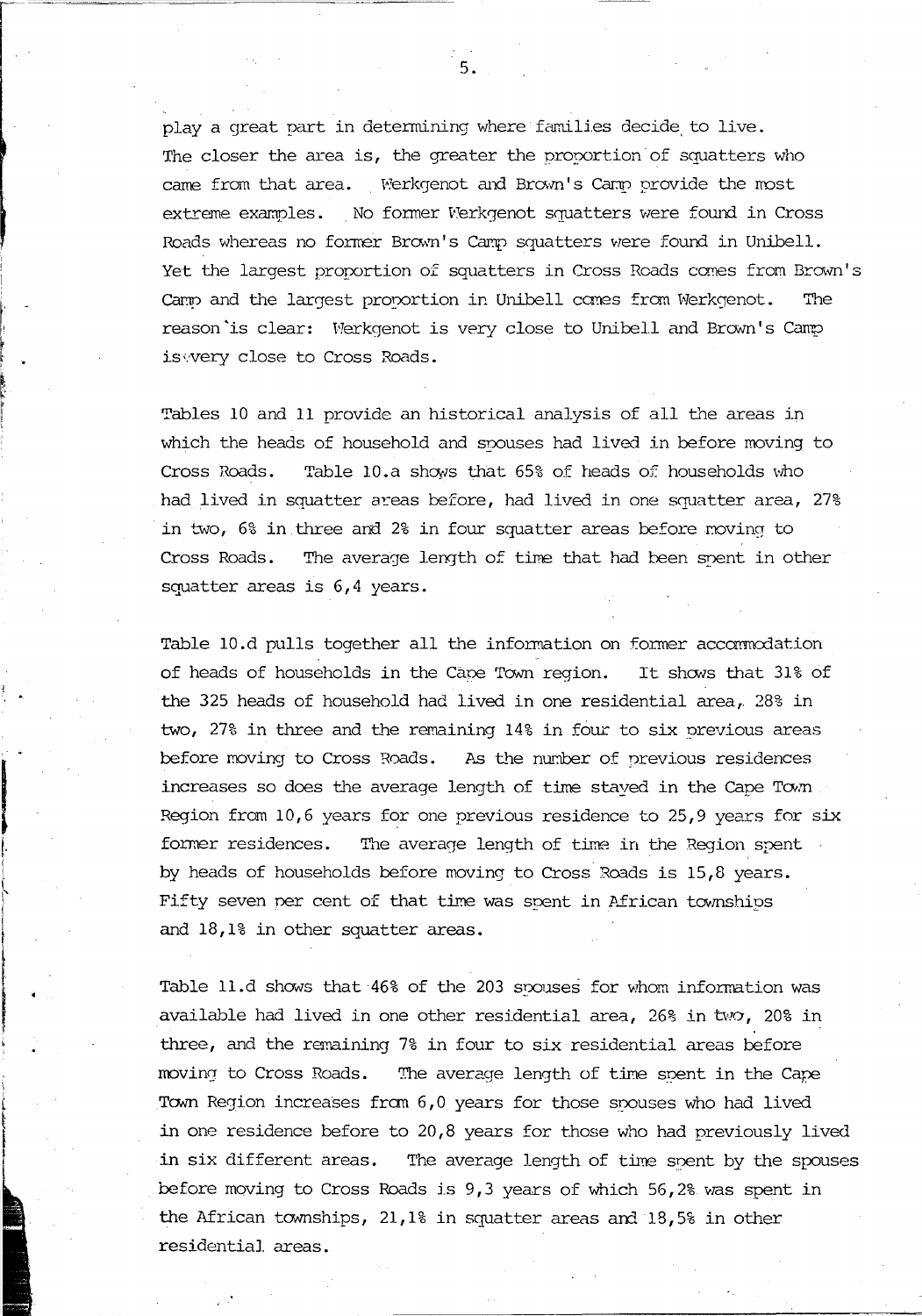"his information, together with the fact that 82% of the spouses had lived elsewhere in the Cape Town Region before moving to Cross Roads  $(Table 9)$ , strongly contradicts the view that there was virtually no African squatting before Easter 1975 and that the spouses had only come into the Region once word went out that it was possible to squat at Cross Roads.

Table 12 shows that the average length of time of heads of household in the Cape Town Region (including Cross Roads) is 18,2 years and of the spouses is 11,7 years. Only 6,8% of the heads of households had been in the Region for less than  $4$  years and  $12,68$  of the spouses had been here for less than 2 years (Table 13). On the other hand, half of the heads of households and 17,9% of the spouses had lived in the Cape Town Region for longer than 16 years. Furthermore 22,3% of the spouses had been in the Region from 8 to 16 years and 24,6% from 4 to 8 years. This again bears out the points that the spouses have been in the Region for a long time even though they do not have formal permission to be in the area.

Residential Areas Before Moving to Cane Town Region (Tables 14 and 15). The regions which heads of households and spouses came from before moving into the Cape Town Region- are indicated in Tables 14 and 15. The majority moved here from Transkei: 67% of the heads of household ard 70% of the spouses were living in Transkei before coming to Cape, Town. Reasonably large proportions had come from different narts of the Cape Province as' well: 20,5% of the heads of household and 13,7% of the spouses had moved to the Cape Town Region from the Eastern, Central and Western Cape regions. (These regions are described in a footnote to Table  $14$ ). It is thus not the case that all the heads of households and spouses cone from a "homeland".

Past Demolition Experiences and Future Intentions (Tables 16 and 17). Thirty four per cent of the families interviewed had their previous squatter houses demolished before: 13,9% of the families had one house demolished,  $9,6\$  two houses,  $8,2\$  three houses and the rest 4 or more houses. Hore than half the families (54,1%) have as yet not been faced with such an experience.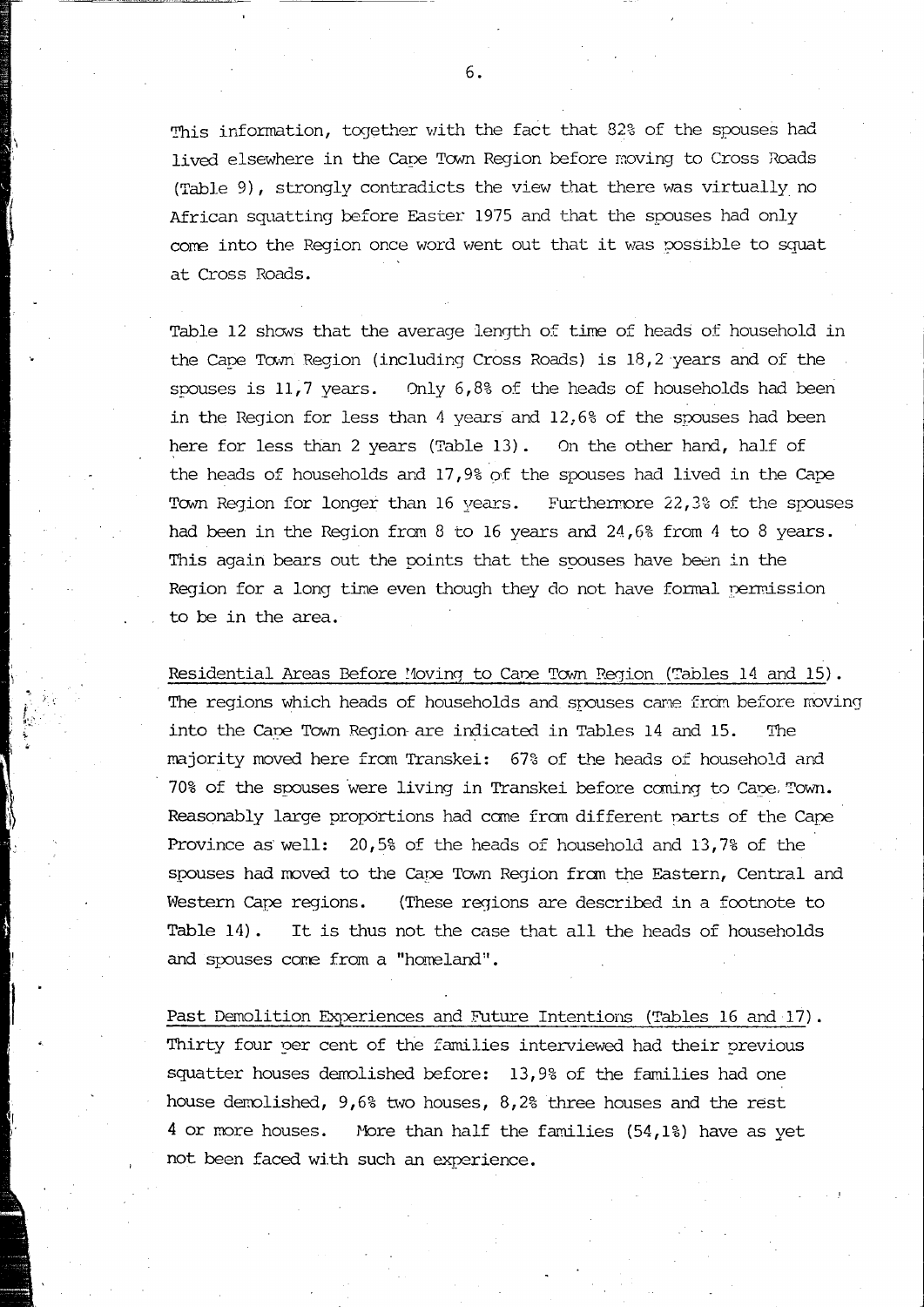The squatter families were asked, "In the event of your house being demolished, what will you do?". The vast majority, 72%, said they intended to erect a house elsewhere in the Cape Town Region. Only 2,3% said they would send their wives and children away and 0,6% that the whole family would leave Cape Town. Quite a large proportion, 15,6% did not answer or did not know what they would do.

### Conclusions

Compared with the Unibell residents, the Cross Roads residents appear to be a more settled Cape Town community. The legal statuses of the heads of households and spouses in Unibell and Cross Roads are roughly similar, but the Cross Roads community have been living in the Cape Town Region for a considerably longer time than the Unibell community even though the Unibell residents themselves have been here a considerable period of time as well. Whereas the Unibell heads of households have been in the Region for 12,6 years on average, the Cross Roads heads of households have been here for 18,2 years and, whereas the Unibell spouses have been in the Region for 5,2 years on average, the Cross Roads spouses have been here for 11,7 years.

The employment and income situation demonstrates why the Cross Roads residents are in the  $C_0$  pe Town Region in the first place, namely to earn money and make a living. No less than 94% of the heads of households are employed with the informal sector making an important contribution to both employment and the income of families. This needs to be contrasted to Transkei where most of the families came from and where the opportunities for formal and informal sector activities are virtually  $\text{nil.}^4$ It is thus sheer economic necessity that drives Africans from Transkei and other rural areas to the Cape Town Region It is in the light where opportunities do exist for making a living. of this that the intention of the overwhelming majority of families to remain in Cape Town in the event of their houses being demolished has For the same reason the demolition of African squatter to be seen. housing will not solve any problems. It will merely displace most of the residents from the demolished squatter area to other residential areas and put an added strain on already overcrowded accommodation.

1. See G. Ellis, D. Hendrie, A. Kooy and J. Maree (1977), pp. 96-105, for detailed and carefully documented confirmation of this statement.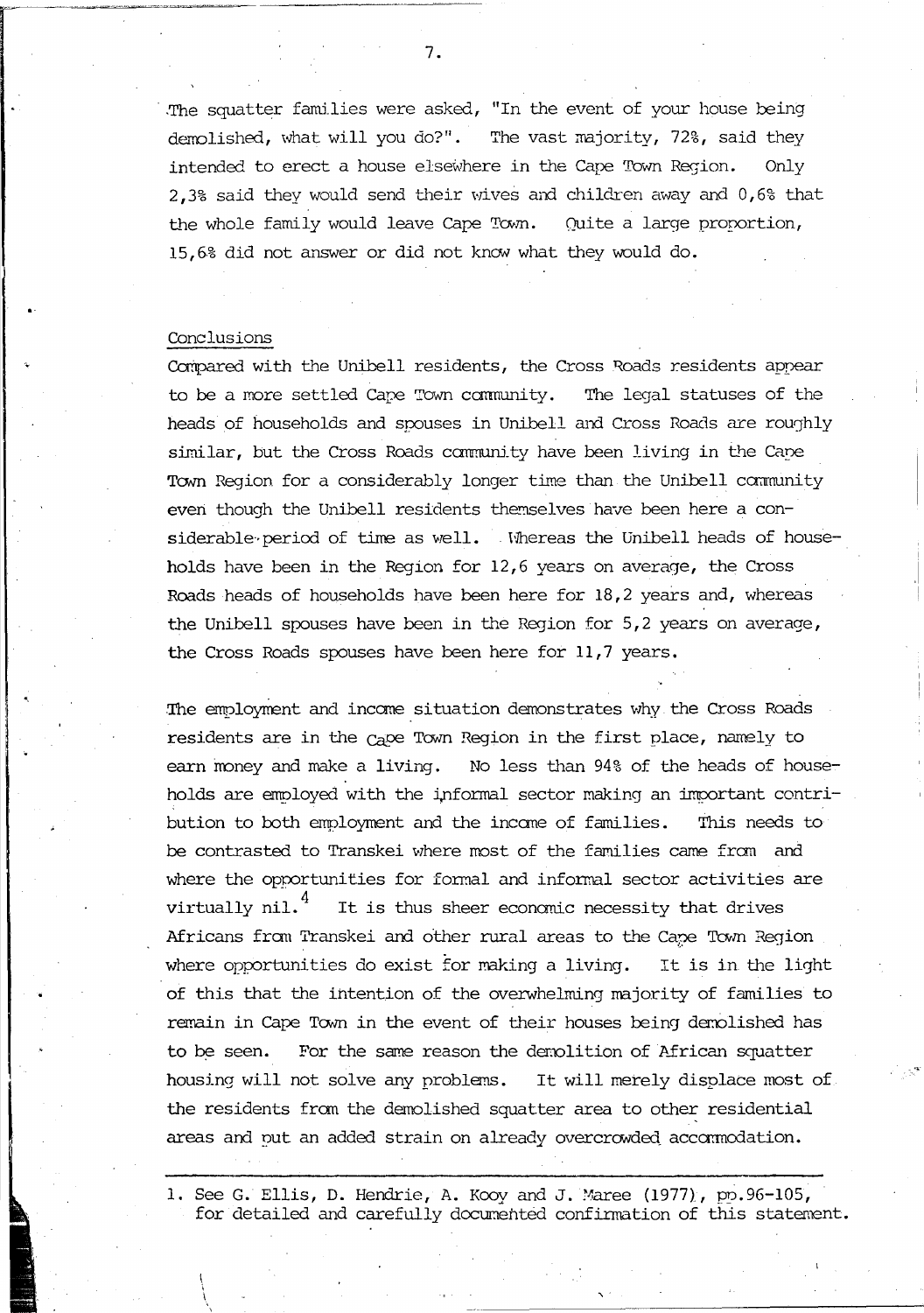### References

- Black Sash (1974), Memorandum on the Pass Laws and Influx Control, Sash vol. 16, no. 8, February 1974.
- G. Ellis, D. Hendrie, A. Kooy and J. Maree (1977), The Squatter Problem in the Western Cape, Some Causes and Remedies, South African Institute of Race Relations.
- J. Maree and J. Cornell (1977), Sample Survey of Squatters in Unibell, September 1977, Saldru Working Paper No. 14, University of Cape Town.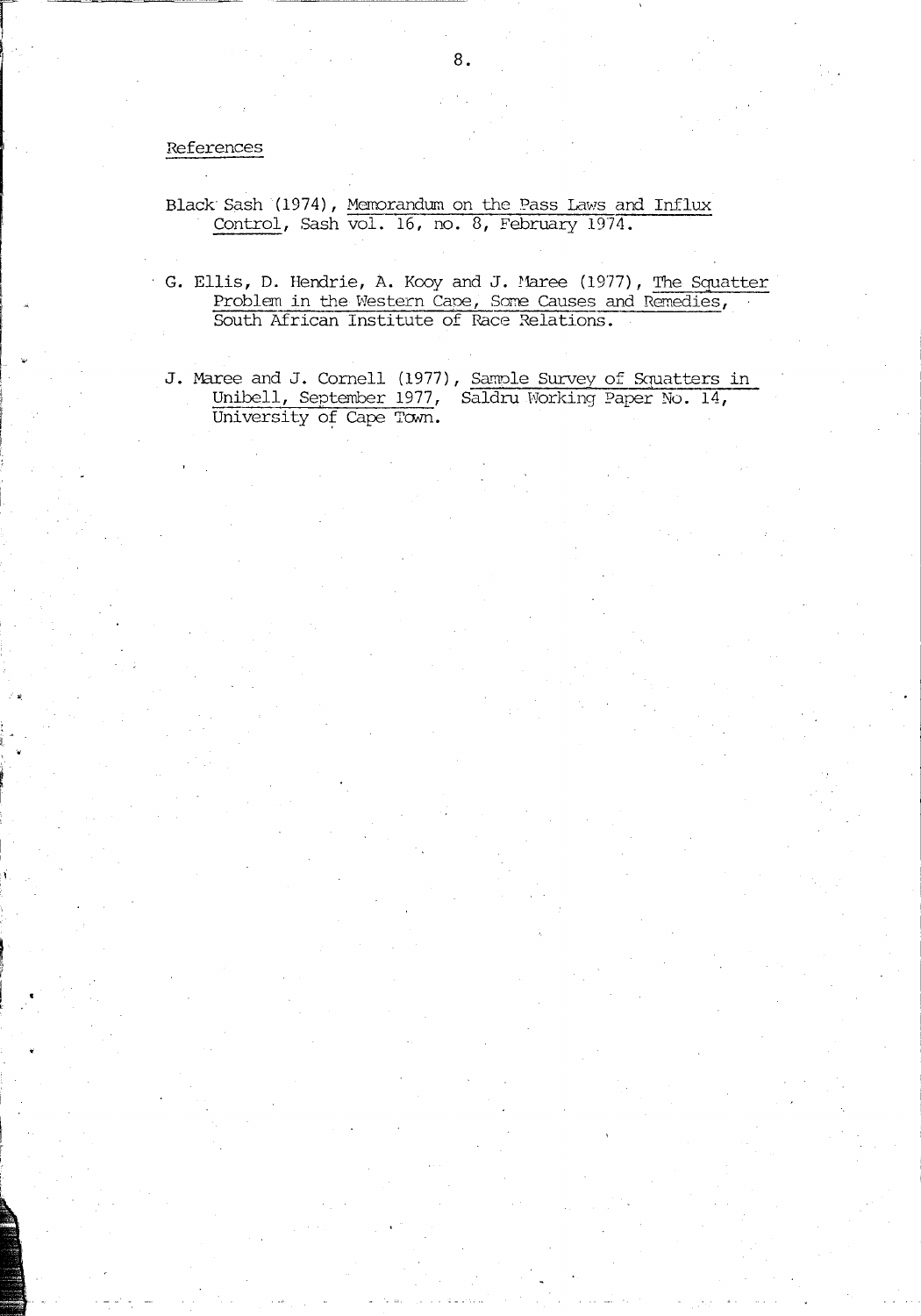Analysis of Residents of Houses

|                         | Average no. of residents per house                   | 6, 2  |
|-------------------------|------------------------------------------------------|-------|
| 11<br>11                | adults <sup>1</sup> per house<br>Ħ                   | 3, 2  |
| Ħ<br>11                 | 71<br>male adults per house                          | 1,4   |
| Ħ<br>11                 | и<br>female adults per house                         | 1,8   |
| Ħ<br>11                 | children <sup>2</sup><br>п                           | 3,0   |
|                         | No. of male adults per female adult                  | 0, 8  |
| 11                      | children per female child                            | 0,8   |
|                         | Average no. of families per house                    | 1,2   |
|                         | Per cent of houses with one family                   | 77,4% |
| 11<br>11                | two families                                         | 22,2% |
| Ħ<br>Ħ<br>П             | Ħ<br>three families                                  | 0,38  |
|                         | Average no. of members ner family                    | 4,9   |
| Ħ<br>n                  | sons above 16 years per family                       | 0, 3  |
| 11<br>$\mathbf{u}$      | -11<br>daughters above 16 years per family           | 0,4   |
| 81<br>$\mathbf{u}$      | π<br>children less than 16 years                     | 2,4   |
|                         | Per cent of families with single heads of household  | 14,7% |
|                         | Per cent of single heads of household who are female | 96,2% |
|                         | Average no. of adult boarders per house              | 0,1   |
|                         | Average no. of boarders under 16 per house           | 0,03  |
|                         | Per cent African families                            | 100%  |
| No. of Houses in Survey |                                                      | 288   |
|                         |                                                      |       |

1. Adults include children who are 16 years and older.

2. Children are younger than  $16$  years.

| TABLE. |  |
|--------|--|
|        |  |

TABLE 1

Legal Status of Residents

| 움                      |    | Head of<br>Household | Spouse | above<br>16 Years |       | Children Boarders All Adult<br>residents |
|------------------------|----|----------------------|--------|-------------------|-------|------------------------------------------|
| Borners                | နွ | 4,8                  | 5,3    | 21,8              | 7,5   | 9,4                                      |
| $10(1)$ (b)            | နွ | 22,1                 | 4,0    | 0,4               | 7,5   | 10,1                                     |
| Contract workers       | 움  | 23,2                 | 0,0    | 0, 9              | 2,5   | 9,2                                      |
| Without Permit         | ႜ  | 38,5                 | 78,7   | 23,9              | 52,5  | 48,5                                     |
| Other/unspecified      | နွ | 11,3                 | 12,0   | 53,0              | 30,0  | 22,8                                     |
| Total                  | နွ | 100,0 <sup>1</sup>   | 100,0  | 100,0             | 100,0 | 100,0                                    |
| No. of adult residents |    | 353                  | 301    | 234               | 40    | 928                                      |

1. Figures do not add up to 100,0 because of rounding error.

 $9$  .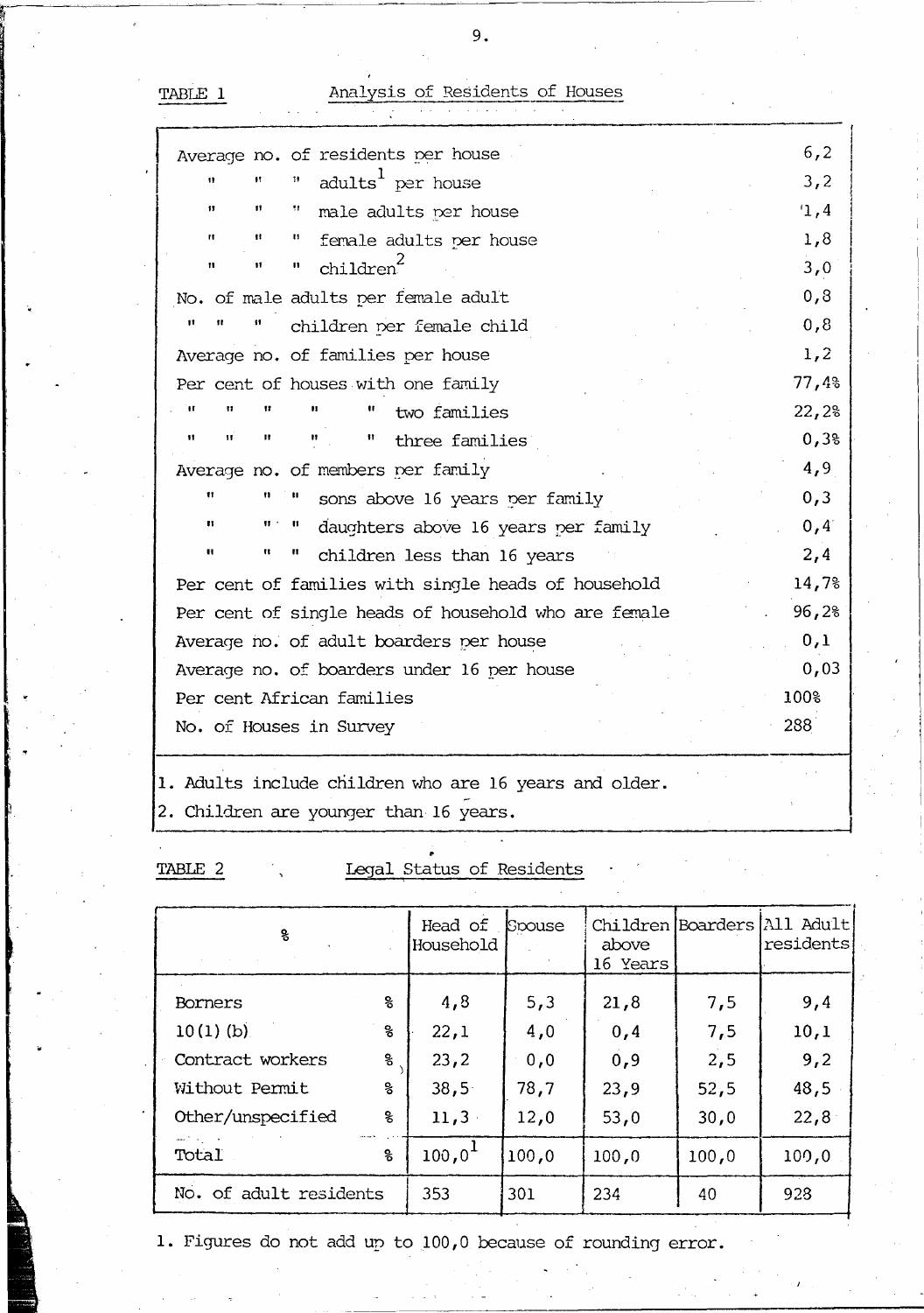# · Employment Situation

|                                                              | Head of<br>Household | Spouse              | Children<br>above<br>16 years | <b>Boarders</b> | All<br>Categories           |
|--------------------------------------------------------------|----------------------|---------------------|-------------------------------|-----------------|-----------------------------|
|                                                              | %                    | န္                  | နွ                            | 웡.              | န္                          |
| Formal Sector only:                                          |                      |                     |                               |                 |                             |
| At least 5 full days<br>g<br>per week                        | 73,4                 | 25,8                | 58,5                          | 60,0            | 62,1                        |
| Less than 5 full<br>နွ<br>days per week                      | 7,6                  | 20,6                | 1,9                           | 10,0            | 9,6                         |
| Informal Sector only:                                        |                      |                     |                               |                 |                             |
| Self-employed in<br>Crossroads<br>န္                         | 11,2                 | 21,6                | 7,5                           | 5,0             | 12,6                        |
| Formal and/or<br>Informal Sectors:                           |                      |                     |                               |                 |                             |
| At least 5 full days<br>per week and self-<br>employed<br>နွ | 0,6                  |                     |                               |                 | 0,4                         |
| Less than 5 full<br>days per week and<br>self-employed<br>웡. | 1,2                  | 2,1                 |                               |                 | 1,2                         |
| Unemployed workseeker &                                      | 6,0                  | 30,2                | 32,1                          | 25,0            | 14,2                        |
| Total Labour Force<br>°္မ                                    | 100,0                | 100, 0 <sup>1</sup> | 100,0                         | 100,0           | $100,0^1$                   |
| No. of Labour Force                                          | 331                  | 97                  | 53                            | 20              | 501                         |
| Participation Rate                                           | 0, 9                 | 0, 3                | 0, 2                          | 0, 5            | 0, 5                        |
| No. of Pensioners or<br>Disabled                             | 4                    | $0^{\circ}$         | $\overline{\mathbf{0}}$       | 3 <sup>1</sup>  | $7_{\scriptscriptstyle{1}}$ |
| % of adult residents<br>နွ                                   | 1,1                  |                     |                               | 7,5             | 0,8                         |
|                                                              |                      |                     |                               |                 |                             |

1. Figures do not add up to 100,0 because of rounding error.

 $\overline{10}$ .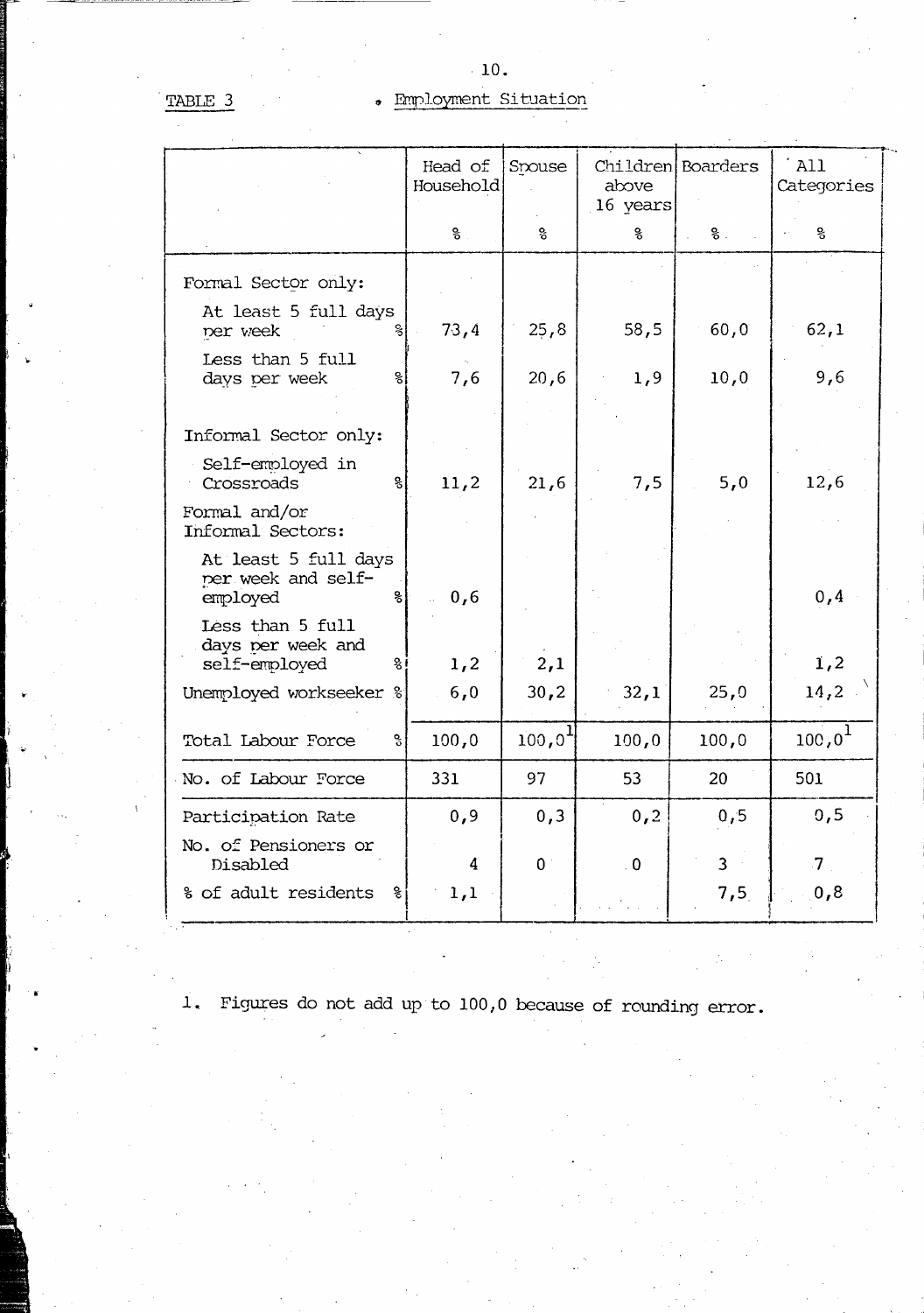| TARIT 4                                         |                           | AVELAGE NEELLY INCOME OF RESIDENCE |        |                               |                 |                   |
|-------------------------------------------------|---------------------------|------------------------------------|--------|-------------------------------|-----------------|-------------------|
|                                                 |                           | Head of<br>Household               | Spouse | Children<br>above<br>16 years | <b>Boarders</b> | All<br>Categories |
| Income from Formal<br>sector only               | $\mathbb{R}$ $\mathbb{R}$ | 2473                               | 9,8    | 18,1                          | 18,1            | 21,8              |
| Income from Informal<br>sector only             | $\mathbb{R}$              | 28,3                               | 9,2    | 13,3                          |                 | 21,1              |
| Income from Formal<br>and/or Informal<br>sector | R                         | 14,8                               | 4,5    |                               |                 | 12,3              |
| Total, Earnings per<br>week                     | R                         | 24,6                               | 9,5    | 17,5                          | 18,1            | 21,5              |
| Allowances (pensions<br>etc.)                   | R                         | 2, 3                               |        |                               |                 | 2,3               |
| Total Income per<br>week                        | R                         | 24,3                               | 9,5    | .17,5                         | 18,1            | 21, 3             |
| No. of people in<br>sample                      |                           | 301                                | 64     | 34                            | 7               | 406               |

 $1.$ Calculations are based on the number of workers whose earnings were specified. The calculations all reflect average weekly earnings. Therefore "Total earnings" is the average weekly earnings of all<br>employees in the formal and informal sectors. Likewise "Total Income" is the average weekly income of all formal and informal sector employees and people receiving allowances.

| TABI E |  |
|--------|--|
|--------|--|

## Employment and Income of Families

|                                                          | Average per<br>Family |
|----------------------------------------------------------|-----------------------|
| No. working at least 5 full days per week                | 0, 3                  |
| No. working less than 5 full days per week               | 0,1                   |
| No. self-employed in Crossroads                          | 0, 2                  |
| No. working at least 5 full days p.w. and self-employed  | 0,01                  |
| No. working less than 5 full days p.w. and self-employed | 0,02                  |
| Total members of family working                          | 1,2                   |
| No. of unemployed workseekers                            | 0, 2                  |
| No. of pensioners and disabled                           | 0,01                  |
| Weekly earnings from formal sector only                  | R20, 2                |
| Weekly earnings from informal sector only                | R <sub>3,6</sub>      |
| Weekly earnings from formal and/or informal sectors      | R <sub>0</sub> , 3    |
| Total weekly earnings                                    | R24,1                 |
| Weekly allowances (pensions $etc.$ ) <sup>1</sup>        | $R$ 0,03              |
| Total weekly income                                      | R24,1                 |
| Weekly income per capita                                 | R <sub>4</sub> , 9    |
|                                                          |                       |

1. Monthly allowances were converted to weekly allowances by dividing by  $4,3$ .

11.

of Residents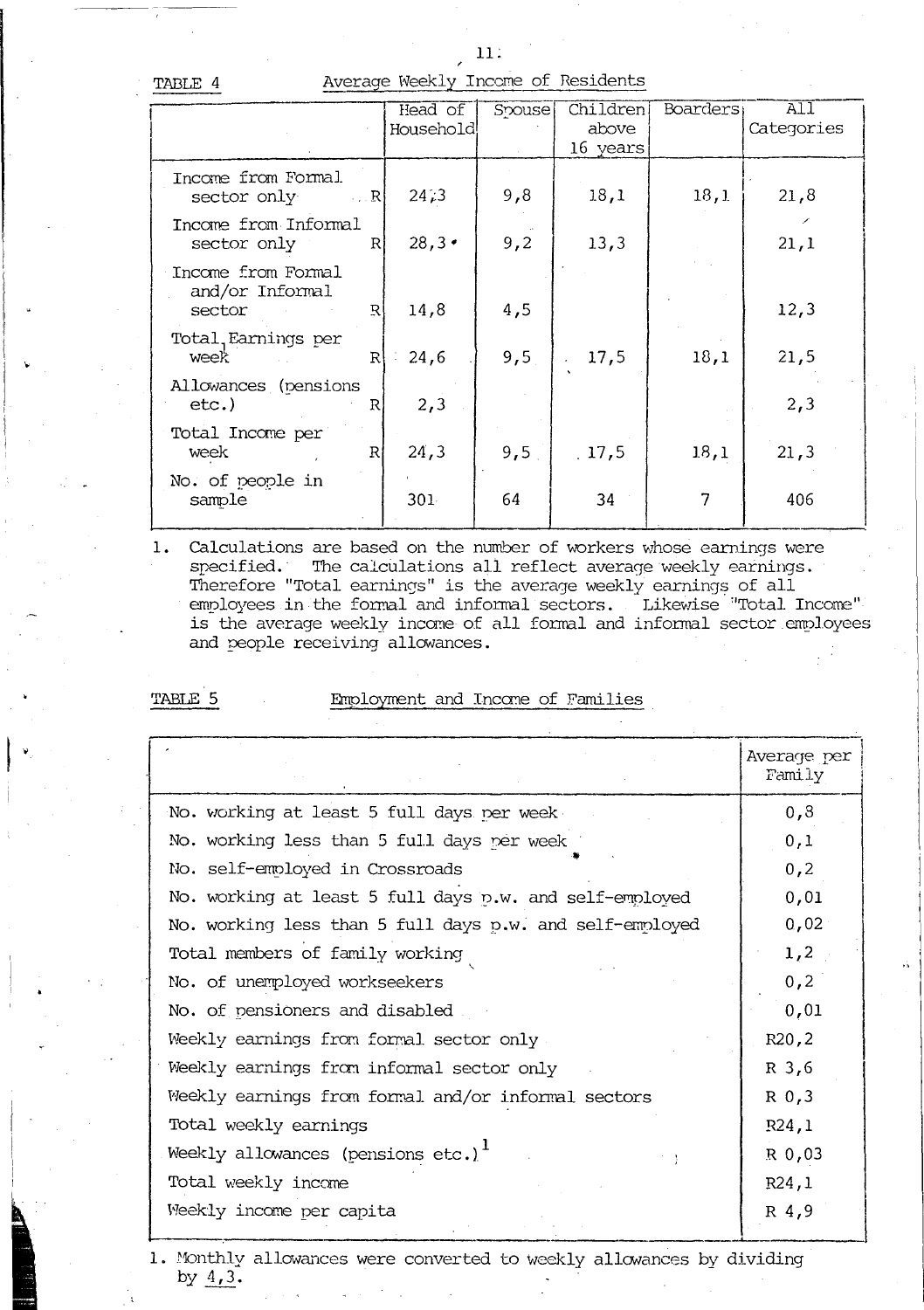## Prior Residential Area in Cape Town Region of

## Families with Husbands and Spouses Living Together

#### Squatter Areas  $a.$

|                       | hort Camp | River [fontein] | dam | l bera | qrond ippi | hir- Brown's Elsies Kraai- KTC Modder- Steen- Vry- Phil-Unspeci- Total<br>fied |           |
|-----------------------|-----------|-----------------|-----|--------|------------|--------------------------------------------------------------------------------|-----------|
|                       |           |                 |     |        |            |                                                                                |           |
| $No. of Families$   2 | -25       |                 |     |        |            |                                                                                | -82       |
| 8 of Families & 2     | 30        |                 |     |        |            |                                                                                | $100^{4}$ |

#### b. African Townships

|                 |        |     | Langa   Nyanga | Guguletu   Total |     |
|-----------------|--------|-----|----------------|------------------|-----|
| No. of Families |        | 16  | 34             | b I.             |     |
| % of Families   | o<br>8 | -14 |                | 55               | 100 |

### Other Residential Areas<sup>2</sup>  $\mathbf{c}$ .

| Area                             | Bellville Cape   Simons-   Mynberg   Outside |     | town |          | Cape Town<br>Region | Total     |
|----------------------------------|----------------------------------------------|-----|------|----------|---------------------|-----------|
| No. of Families<br>% of Families | 10<br>$\frac{8}{6}$ 26                       | 1 N | 5    | 18<br>46 |                     | 39<br>100 |

#### d. All Areas

|                                     | Squatter<br>Area | African<br>Township | Other Cane   Outside<br>Town Region Cape Town |        | Total   |
|-------------------------------------|------------------|---------------------|-----------------------------------------------|--------|---------|
|                                     |                  |                     |                                               | Region |         |
| No. of Families                     | 83               | 111                 | 34                                            |        | 233     |
| % of Families                       | 36               | 48                  | 15                                            |        | $100^+$ |
| % of All Families<br>in sample<br>ዱ | 26               | 35                  |                                               |        | 73      |

- Figures do not add up to 100 because of rounding error.  $1,$
- $2.$ These areas are the Bellville, Cape, Simonstown and Wynberg magisterial districts which together comprise the "Cape Town Region". Outside Cape Town Region is mainly Transkei and Eastern Cape.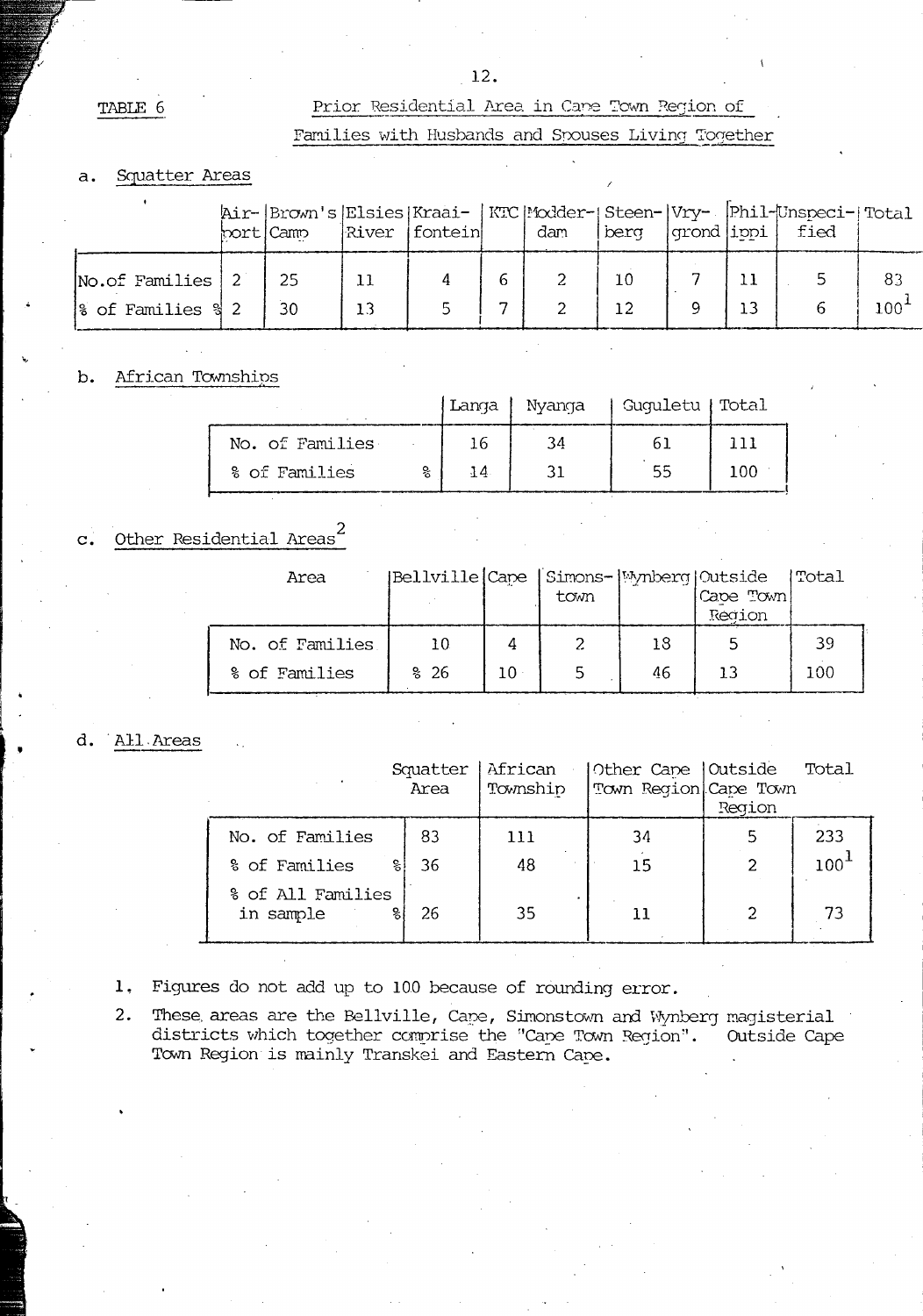Prior Residential Area in Cape Town Region with Husbands and Spouses not Living Together

|                                            | Squatter<br>Area | African<br>Township | Other Cape<br>Town Region | Total |
|--------------------------------------------|------------------|---------------------|---------------------------|-------|
| No. of Household                           | 5                | 27                  |                           | 36    |
| くらい<br>% of Household                      | 14               | 75                  | 11                        | 100   |
| % of All House-<br>ႜႜႜႜ<br>holds in sample | 2                | 8                   |                           | 11    |
| No. of Spouses                             | 17               | 15                  |                           | 36    |
| ş,<br>% of Spouses                         | 47               | 42                  | 11                        | 100   |
| % of all Spouses<br>g<br>· in sample       | 5                | 5                   |                           |       |

TABLE 8

## Prior Residential Area of Heads of Household with

Spouses Living Outside Cape Town Region

|                                                            | Squatter<br>Area | African<br>Township | Other Cape<br>Town Region | Total |
|------------------------------------------------------------|------------------|---------------------|---------------------------|-------|
| No. of Head of HH                                          | 8                | 35                  |                           | 50    |
| $\sim 11$<br>$\mathbf{H}$ and $\mathbf{H}$<br>്ട്. റ£<br>욳 | 16               | 70                  | 14                        | 100   |
| 옹<br>% of all HH in<br>sample                              |                  | 11                  |                           | 16    |

TABLE 9

Prior Residential Area of All Heads of Household and Spouses

|                |    | Squatter<br>Area | African<br>Township | Other Cape<br>Town Region Cape Town | Outside<br>Region | Total   |
|----------------|----|------------------|---------------------|-------------------------------------|-------------------|---------|
| No. of HH      |    | 96               | 173                 | 45                                  |                   | 319     |
| % of HH        | နွ | 30               | 54                  | 14                                  | 2                 | 100     |
| No. of Spouses |    | 100              | 126                 | 38                                  | 55                | 319     |
| % of Spouses   | ·  | 31               | 39                  | 12                                  | 17                | $100^2$ |

This Table is composed from Tables 6.d, 7 and 8.  $1. \,$ 

 $2.$ Figures do not add up to 100 because of rounding error.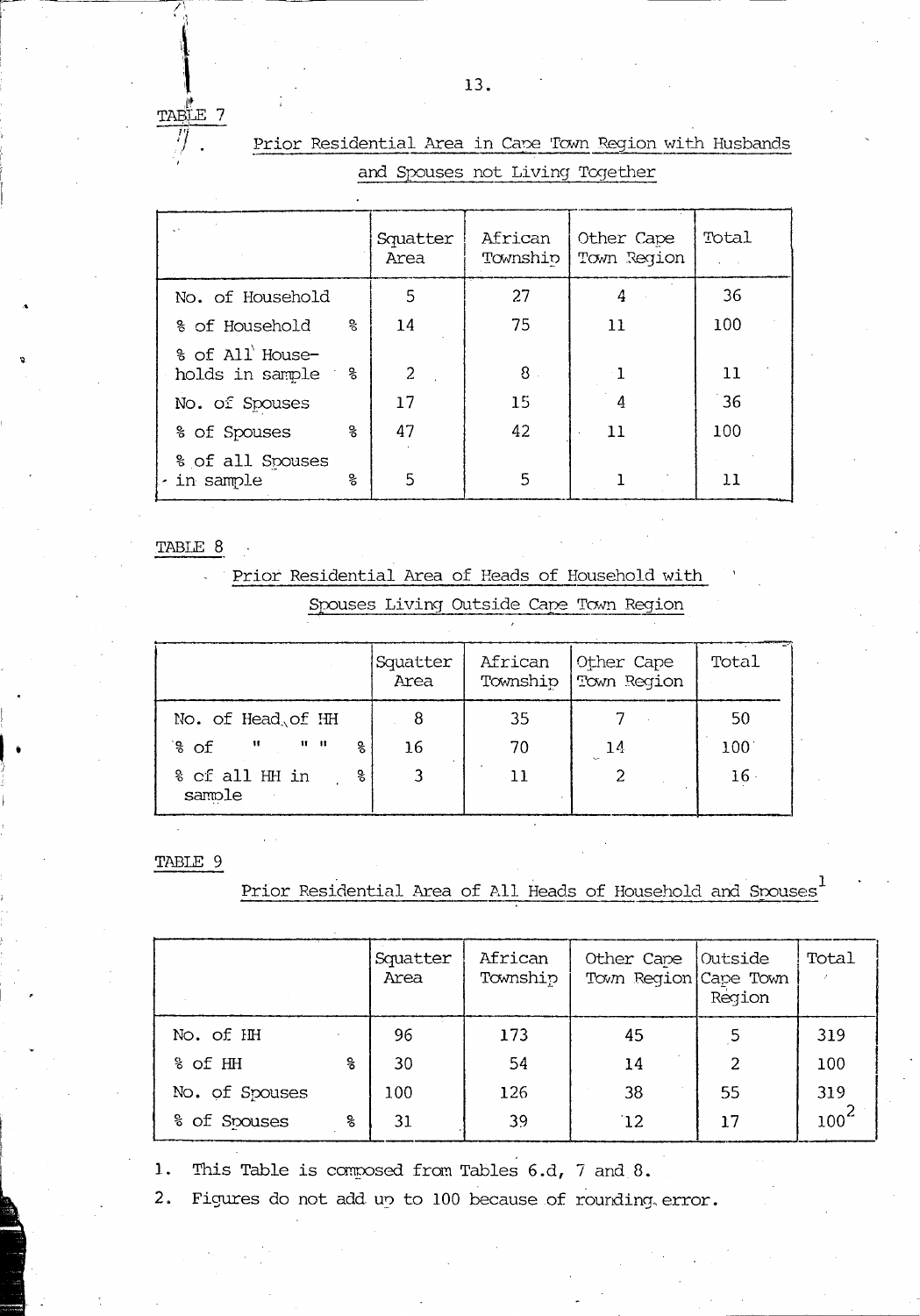# Former Residences of Heads of Households in

## Cape Town Region

## a. Squatter Areas

| No. of Former Squatter Areas                                             |                 | $\mathfrak{D}$  |                  | 4    | Total             |
|--------------------------------------------------------------------------|-----------------|-----------------|------------------|------|-------------------|
| No. of HH<br>႙<br>8 of HH<br>Average period in Squatter<br>Areas (years) | 94<br>65<br>4,9 | 39<br>27<br>8,8 | q<br>- 6<br>10,4 | 10,6 | 145<br>100<br>6,4 |
|                                                                          |                 |                 |                  |      |                   |

#### African Townships b.

| No. of Former African<br>Townships     |           |          |      |      | Total      |
|----------------------------------------|-----------|----------|------|------|------------|
| No. of HH<br>နွ<br>8 of HH             | 159<br>64 | 76<br>31 | 10   |      | 247<br>100 |
| Average period in<br>Townships (years) | 10,3      | 14,8     | 12,9 | 17,6 | 11,8       |

#### Other Residential Areas  $\overline{c}$ .

| No. of Former Residential<br>Areas             |   |          |          |      |      | Total      |
|------------------------------------------------|---|----------|----------|------|------|------------|
| No. of HH<br>% of HH                           | ႙ | 91<br>75 | 24<br>20 |      |      | 121<br>100 |
| Average period in<br>Residential Areas (years) |   | 7,8      | 9,7      | 19,5 | 22,7 | 8,8        |

### All Former Residences d.

ä,

| No. of Former Residences                                             | 1                        | $\therefore$ 2      | 3                   | 4                   | 5                               | 6                   | Total,              |
|----------------------------------------------------------------------|--------------------------|---------------------|---------------------|---------------------|---------------------------------|---------------------|---------------------|
| No. of HH                                                            | 101                      | 90                  | 89                  | 30                  | 12                              | 3                   | 325                 |
| 8 of HH                                                              | 31 <sup>1</sup>          | 28                  | 27                  | 9                   | 4                               |                     | 100                 |
| Average period in<br>Residences (years)                              | 10,6                     | 16,0                | 18,0                | 21, 2               | 25,1                            | 25, 9               | 15,8                |
| % of Residential period<br>spent in:                                 |                          |                     |                     |                     |                                 |                     |                     |
| Squatter Areas<br>နွ<br>African Townships<br>ႜၟ<br>Other Residential | 9,0<br>71,4<br>شأدي سناد | $\frac{19}{59}$ , 6 | $\frac{19}{53}$ , 2 | $\frac{17}{44}$ , 3 | $\frac{38}{35}$ , $\frac{5}{2}$ | $\frac{16}{76}$ , 1 | $\frac{18}{57}$ , 0 |
| နွ<br>Areas                                                          | 19,6                     | 17,7                | 19,6                | 32,7                | 26, 3                           | 2,6                 | 20,8                |
| Unspecified<br>နွ                                                    | 0,0                      | 3,0                 | 8,2                 | 5,3                 | 0, 0                            | 4,6                 | 4,1                 |
| Total                                                                | 8100,0                   | 100,0               | 100,0               | 100,0               | 100,0                           | 100,0               | 100,0               |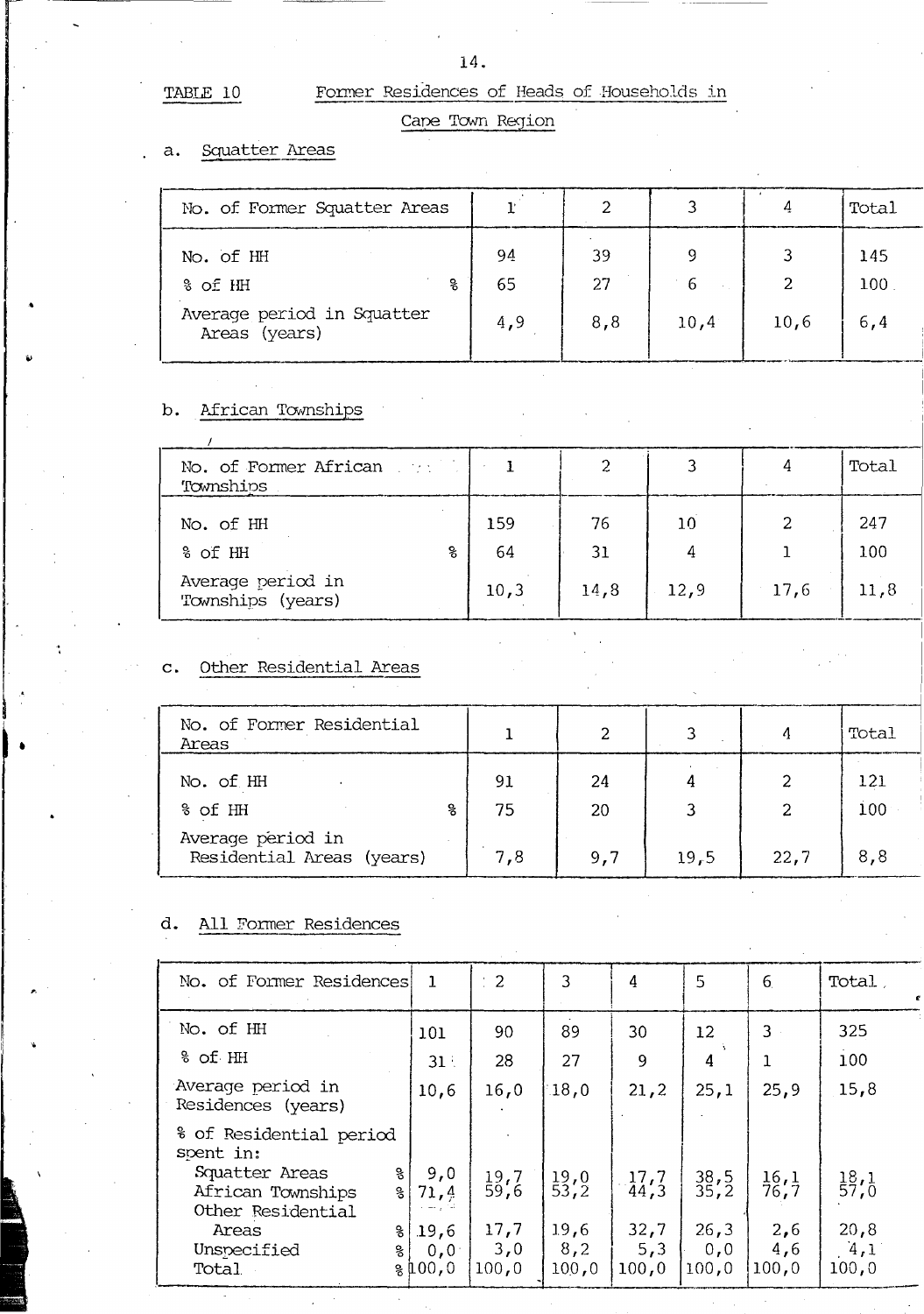# Former Residences of Spouses in Cape Town Region

#### Squatter Areas  $a.$

| No. of Former Squatter Areas                |          |          |     |     | Total     |
|---------------------------------------------|----------|----------|-----|-----|-----------|
| No. of Spouses<br>% of Spouses<br>욲         | 65<br>69 | 24<br>26 |     |     | 94<br>100 |
| Average period in Squatter<br>Areas (years) | 3,4      | 5,7      | 8,0 | 3,3 | 4,2       |

#### African Townships b.

| No. of Former African<br>Townships     |      |     |      |      | Total |
|----------------------------------------|------|-----|------|------|-------|
| No. of Spouses                         | 97   | 33  |      |      | 134   |
| % of Spouses<br>နွ                     | 72   | 25  | -2   |      | 100   |
| Average period in<br>Townships (years) | 6, 9 | 9,8 | 17,7 | 18,0 | 7,9   |

#### Other Residential Areas  $\mathbf{c}$ .

| No. of Former Residential<br>Areas             |     |     | Total            |
|------------------------------------------------|-----|-----|------------------|
| No. of Spouses                                 | 57  |     | 66               |
| & of Spouses<br>ዱ                              | 86  | 14  | 100 <sub>1</sub> |
| Average period in<br>Residential Areas (years) | 5,0 | 7.0 | 5.3              |

d. All Former Residences

| No. of Former Residences                                                            | $\pm 1$                     | $\pm 2$                     | 3.                           | $\sqrt{4}$                  | 5                            | 6                          | Total                        |
|-------------------------------------------------------------------------------------|-----------------------------|-----------------------------|------------------------------|-----------------------------|------------------------------|----------------------------|------------------------------|
| No. of Spouses                                                                      | 93                          | 53 <sup>°</sup>             | 41                           | 11 <sub>1</sub>             | 3                            | $\overline{2}$             | 203                          |
| <sup>8</sup> of Spouses                                                             | 46                          | 26                          | 20                           | 5                           |                              |                            | 100 <sup>°</sup>             |
| Average period in<br>Residences (years)<br>% of Residential period<br>spent in:     | 6,0                         | 10,0                        | 12,2                         | 19,3                        | 16,3                         | 20,8                       | 9,3                          |
| Squatter Areas<br>African Townships<br>Other Residential Areas<br>ျာ<br>Unspecified | 15,0<br>68,7<br>16,3<br>0,0 | 22,7<br>54,1<br>16,5<br>6,7 | 22,9<br>50, 5<br>21,4<br>5,1 | 21,1<br>51,2<br>21,1<br>6,6 | 49,0'<br>10,2<br>40,8<br>0,0 | 29,1<br>64,9<br>0,0<br>6,0 | 21,1<br>56, 2<br>18,5<br>4,1 |
| <b>Total</b>                                                                        | $$100, 0$ $100, 0$          |                             | 100,0 <sup>1</sup>           | 100,0                       | 100,0                        | 100,0                      | $100,0^{4}$                  |

Figures do not add up to  $100,0$  because of rounding error.  $1\cdot$ 

15.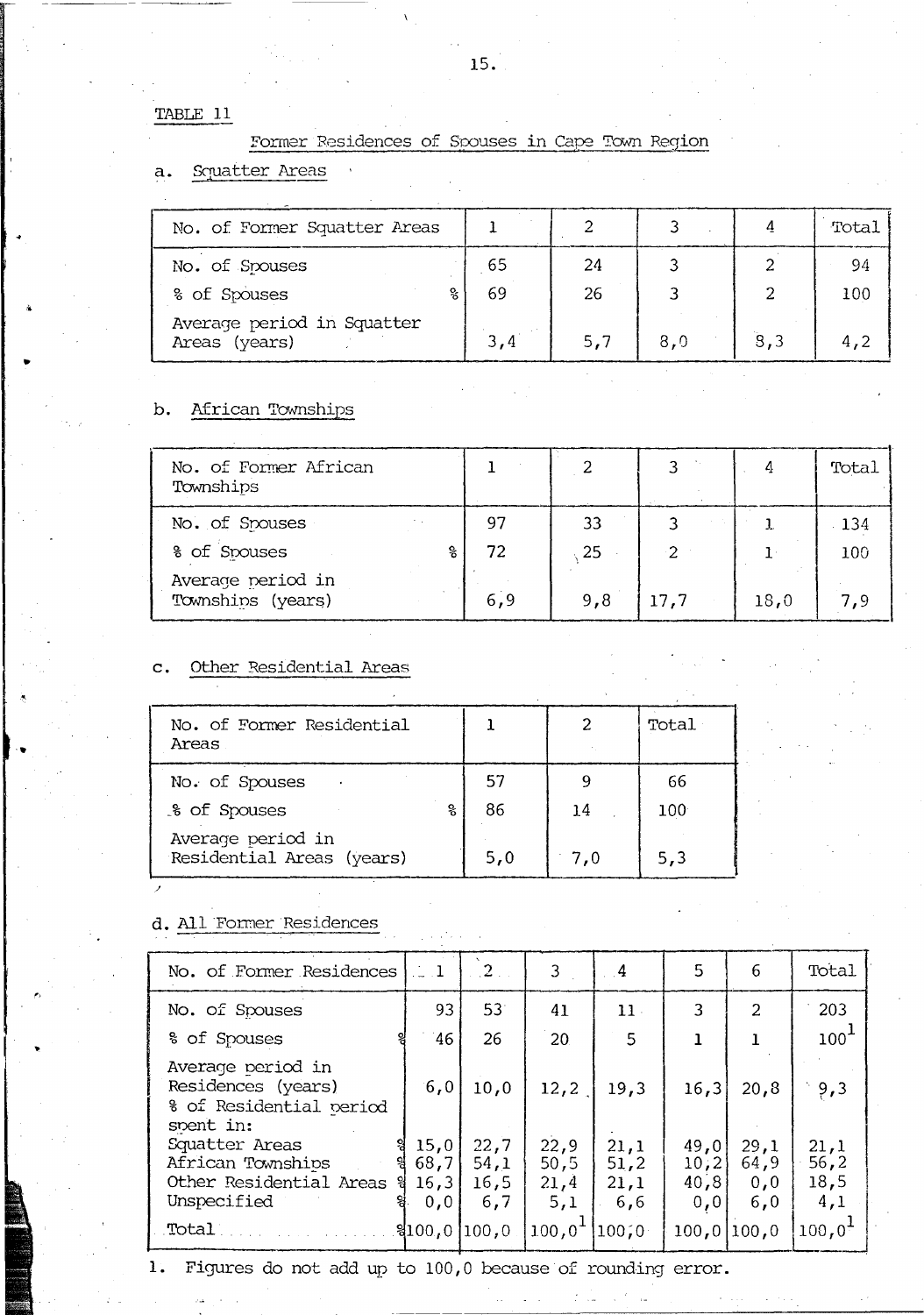Average Period of Residence in Cape Town Region

|                                     | Head of<br>Household | Spouse |
|-------------------------------------|----------------------|--------|
| Period in Cross Roads (years)       | 2,4                  | 2,4    |
| Period in Former Residences (years) | 15,8                 | 9,3    |
| Total Period in Region (years)      | 18,2                 | 11,7   |
| No. of HH                           | 349                  | 325    |
| No. of Spouses                      | 296                  | 203    |

# TABLE 13

Distribution of Period of Residence in Cape Town Region

|                               |    | $0 - 1$<br>years | $-2$ | $-4$ | $-8$ | $-16$ | longer<br>than 16<br>years | Unspeci-<br>fied | L11<br>Period |
|-------------------------------|----|------------------|------|------|------|-------|----------------------------|------------------|---------------|
| No. of Heads of<br>Households |    | $\overline{2}$   | 3    | 19   | 42   | 97    | 176                        | 14               | 353           |
| % of HH                       | န္ | 0,6              | 0, 3 | 5,4  | 11,9 | 27,5  | 49,9                       | 4,0              | 100,0         |
| No. of Spouses                |    | 15               | 23   | 57.  | 74   | 67    | 54                         | 11               | 301           |
| % of Spouses                  | န္ | 5,0              | 7,6  | 18,9 | 24,6 | 22,3  | 17,9                       | 3,7              | 100, (        |
|                               |    |                  |      |      |      |       |                            |                  |               |
| Total                         |    | 17               | 26   | 76   | 116  | 164   | 230                        | 25               | 654           |
| န္                            | နွ | 2,6              | 4,0  | 11,6 | 17,7 | 25,1  | $35, 2$ .                  | 3,8              | 100,0         |

1. Figures do not add up to 100,0 because of rounding error.

16.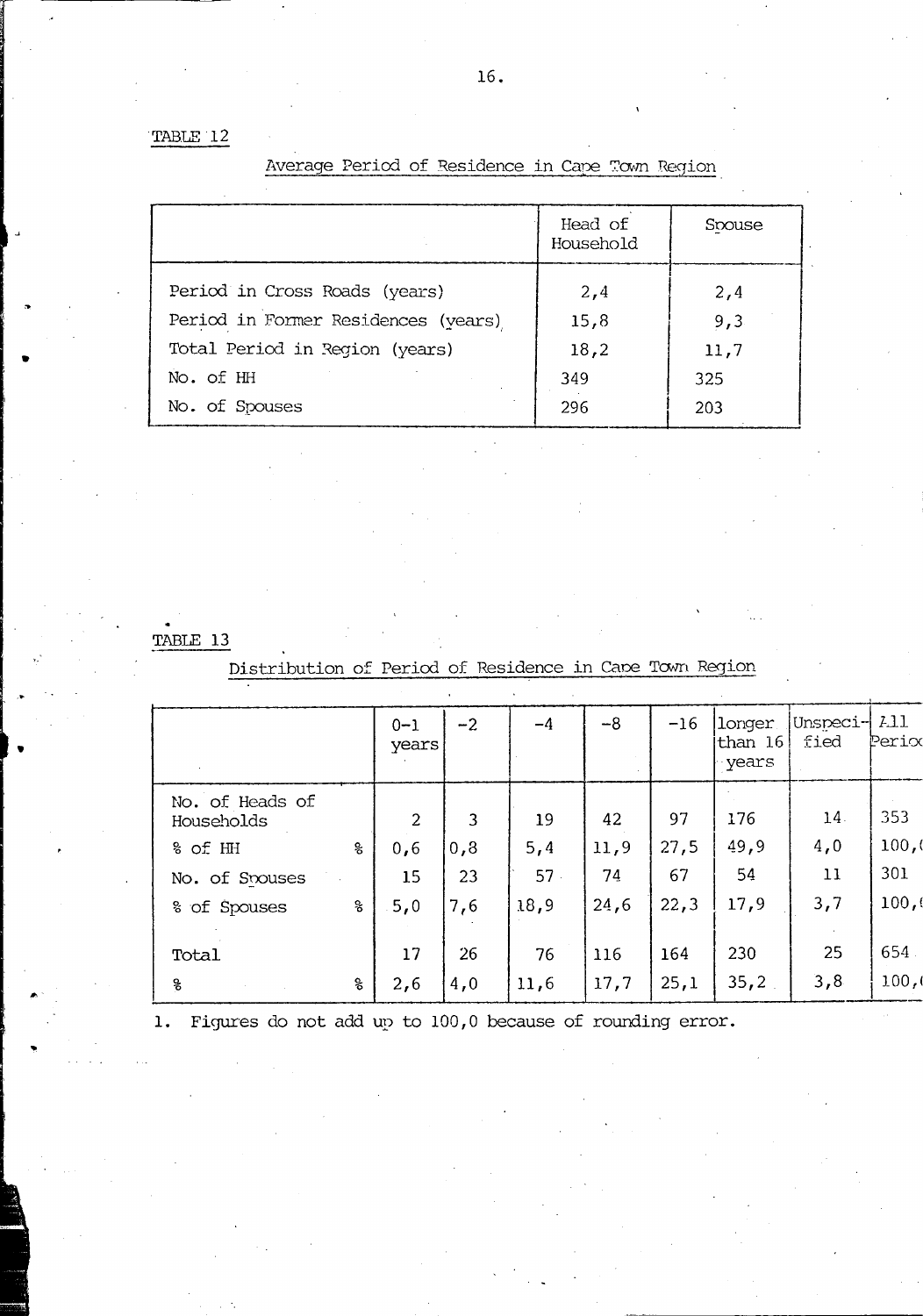|           | Transkei | Ciskei | Cape | Cape | Eastern   Central   Western   Other   Unspec-   Total<br>Cape | lified |                  |
|-----------|----------|--------|------|------|---------------------------------------------------------------|--------|------------------|
| No. of HH | 225      | 13     | 39   |      | 22                                                            | 23     | 336 <sup>2</sup> |
| 8 of HH   | 67,0     | 3,9    | 11,6 | 2,4  | 6, 5                                                          | 6, 8   | 100,0            |

Residential Area of Heads of Household Before Coming to

Cape Town

Eastern Cape comprises magisterial districts 18 to 21, namely, Kirkwood- $1.$ Bathurst, Peddie-King William's Town, East London and East Central Cape. These all border on the Ciskei and Transkei.

Central Cape comprises magisterial districts 07 to 13, namely Ladismith-Oudtshoorn, Mossel Bay-Knysna, Uniondale-Humansdorp, Port Elizabeth-Uitenhage, West Central Cape, Willowmore-Jansenville and Cape Midlands.

Western Cape comprises magisterial districts 03 to 06, namely Vredendal-Clanwilliam, South West Cape, Boland and Caledon-Riversdale.

These divisions were made in order to divide the Cape Province into three distinguishable regions.

 $2.$ The sample of heads of household excludes the 17 persons born in Cape Town.

TABLE 15

Residential Area of Spouses Before Coming to Cape Town Region

| Former area Transkei<br>$\mathsf{of}$<br>Residence : |      | Ciskei | , Eastern<br>Cape | Cape | Central Western<br>Cape | Other Unspec-<br>lified | Total               |
|------------------------------------------------------|------|--------|-------------------|------|-------------------------|-------------------------|---------------------|
| No. of<br>Spouses                                    | 199  | 10     | 28                | 5    |                         | 35                      | $285^{\frac{1}{2}}$ |
| 8 of<br>Spouses<br>ႜ                                 | 69,8 | 3,5    | 9,8               | 1,8  | 2,1                     | 0,7 12,3                | 100,0               |

1. The sample of spouses excludes the 16 persons born in Cape Town.